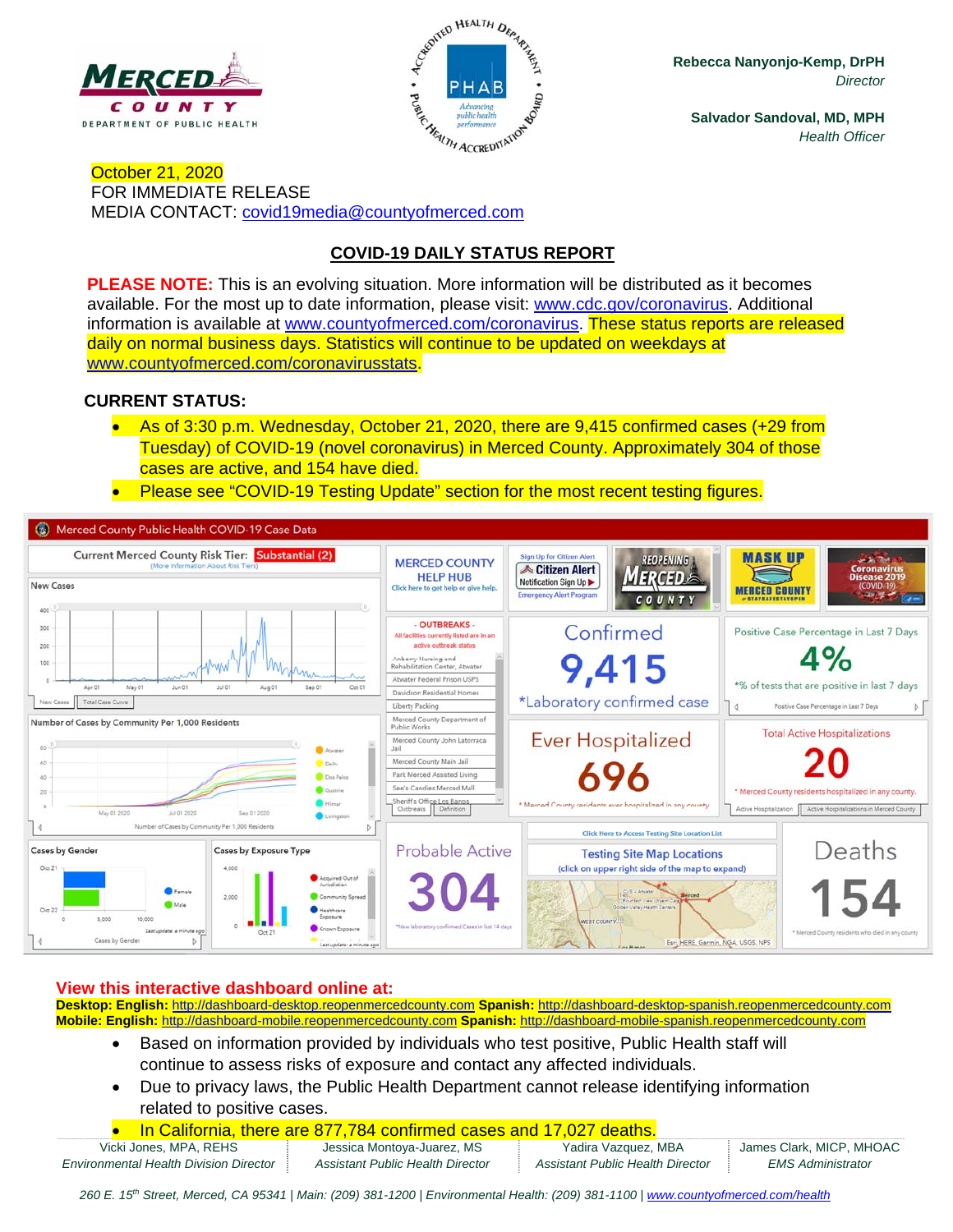### **RECENT ACTIVITIES & UPDATES:**

- Merced County Public Health continues to coordinate with federal, state and local partners to further prepare us for future impacts. This includes working with the California Department of Public Health and the Centers for Disease Control and Prevention to monitor COVID-19.
- Today, the Merced County Department of Public Health confirmed one additional death related to COVID-19:
	- o Gender: **Female: 1** ■ Male: 0 o Age:  $-35-49:0$  $-50-64:0$  $-65+1$ o Underlying Health Conditions:
		- Yes: 1
		- No: 0
		- **Unknown: 0**
- Visit the link below to access Merced County Public Health's blueprint for businesses to help better understand the different tiers and the activities allowed under each tier.
	- o https://www.co.merced.ca.us/DocumentCenter/View/25797/COVID-19-Risk-**Determination-Chart**
- In an effort to slow the spread of COVID-19 by preventing large group gatherings, the County's regional parks (Lake Yosemite, Hagaman Park and Henderson Park) will be closed on Saturdays and Sundays until further notice. The parks will remain open on weekdays, but physical distancing must be adhered to and large group gatherings will continue to be prohibited.
- The Merced County Office of Emergency Services and Merced County Department of Public Health proclaimed a local and public health emergency March 13 in order to help address the outbreak. The Board of Supervisors ratified those actions during a March 16 special meeting.
- The Merced County Public Health Department Operations Center was activated Jan. 27, 2020 (269 days) in order to prepare for COVID-19 in and around our community. The Merced County Emergency Operations Center and Human Services Agency Department Operations Center are also currently active.

#### **COVID-19 TESTING UPDATE:**

• As of Oct. 21, a total of 61,254 tests have been performed in Merced County: 9,415 of those tests are confirmed as positive cases. These figures include testing through both the commercial and public health lab systems.

| <b>Testing Site</b>                    | <b>Location</b>                          | <b>Registration</b>                                      |
|----------------------------------------|------------------------------------------|----------------------------------------------------------|
| Golden Valley<br><b>Health Centers</b> | 645 Seventh St, Los Banos                | 1-866-682-4842<br>www.gvhc.org                           |
| Golden Valley<br><b>Health Centers</b> | 857 W. Childs Ave., Merced               | 1-866-682-4842<br>www.gvhc.org                           |
| <b>OptumServ Site</b>                  | 900 Martin Luther King Jr. Dr,<br>Merced | 1-888-634-1123 or online at<br>www.lhi.care/covidtesting |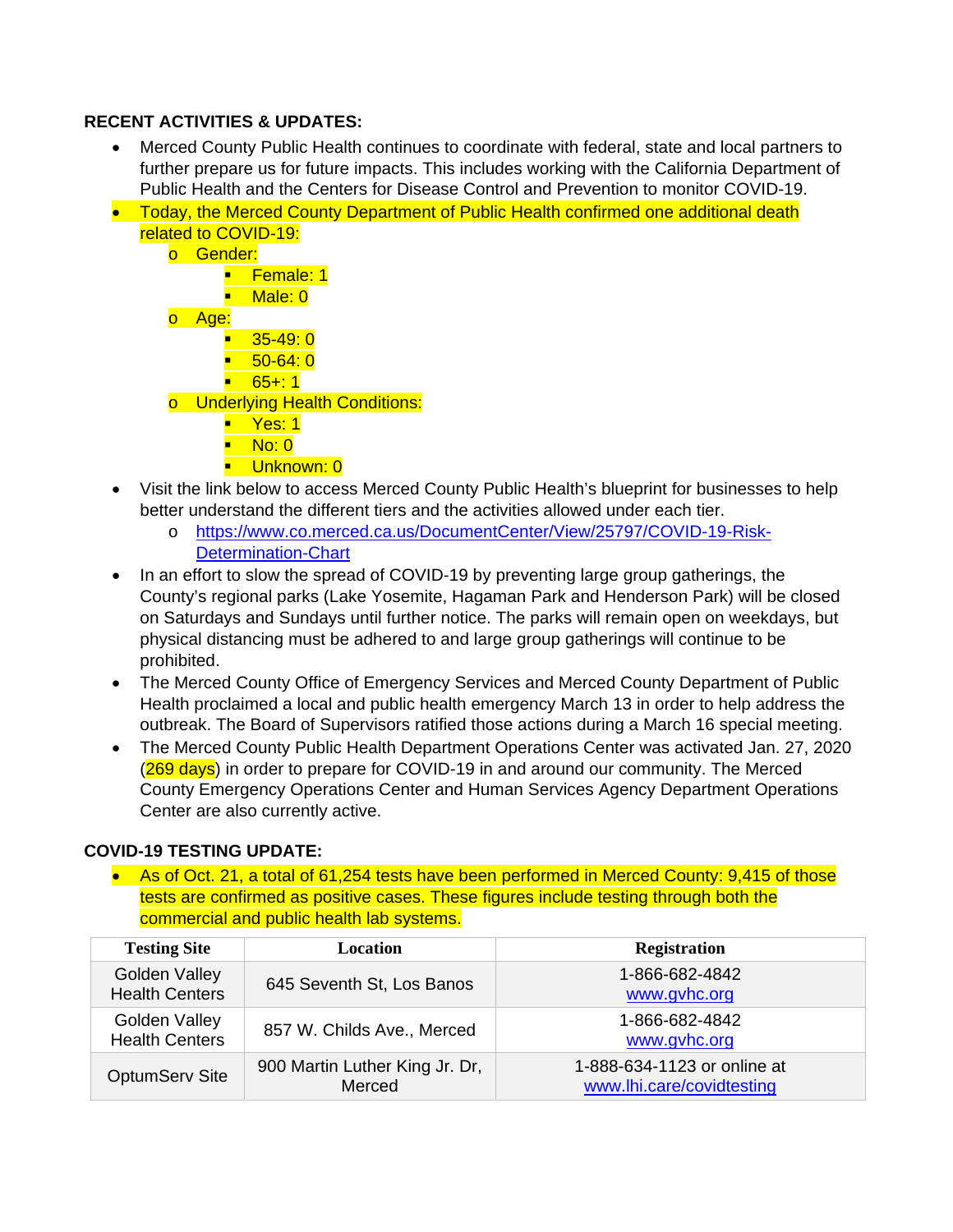| CVS - Merced                                  | 1970 Yosemite Pkwy, Merced                     | https://bit.ly/3e9kaS4                 |
|-----------------------------------------------|------------------------------------------------|----------------------------------------|
| CVS - Atwater                                 | 1651 Bellevue Rd, Atwater                      | https://bit.ly/3e9kaS4                 |
| CVS - Livingston                              | 474 Winton Parkway,<br>Livingston, CA 95334    | 209-394-6785<br>https://bit.ly/3e9kaS4 |
| <b>Fountain View</b><br><b>Urgent Care</b>    | 374 W. Olive Ave. # A, Merced                  | 209-384-5766                           |
| Castle Family<br><b>Health Urgent</b><br>Care | 3605 Hospital Rd, Atwater                      | 209-381-2000                           |
| San Joaquin<br>Drug                           | 9215 E, CA-140, Planada                        | 209-382-1291                           |
| Verily - Los<br><b>Banos</b>                  | Los Banos Fairgrounds: 403 F<br>St., Los Banos | www.projectbaseline.com/COVID19        |

- Within the public health system, every person who has met CDC criteria for severe disease within Merced County has been tested.
- Public Health is actively identifying other methods to enhance testing capability for providers throughout the community and increase testing county-wide. We will continue to be notified should positive tests come through either system (public health or commercial).

## **COVID-19 SYMPTOMS AND PRECAUTIONS:**

- Coronavirus symptoms include: mild to severe respiratory illness, fever, cough, difficulty breathing, chills, repeated shaking with chills, muscle pain, headache, sore throat, and loss of taste or smell. If symptoms develop, individuals should stay at home to limit exposure to others.
- Anyone who has had contact with a person with possible COVID-19 infection and has the above symptoms should call his/her local health department/health care provider immediately.
- Do not go to your provider's office without calling ahead. Do not call 911 for suspected COVID-19 unless you are having a medical emergency.
- During the flu season, there are steps you can take to protect your health and the health of those around you:
	- o Wash your hands regularly with soap and water for 20 seconds.
	- o Avoid touching your eyes, nose, or mouth with unwashed hands.
	- o Avoid close contact with people who are sick.
	- o Stay away from work, school or other people if you become sick with respiratory symptoms such as fever and cough.
	- $\circ$  Cover sneezes or coughs with a tissue, then throw the tissue in the trash.
	- o Wear a face covering when in public.

## **ADDITIONAL RESOURCES:**

**Sign up for COVID-19 alerts: www.countyofmerced.com/coronavirus**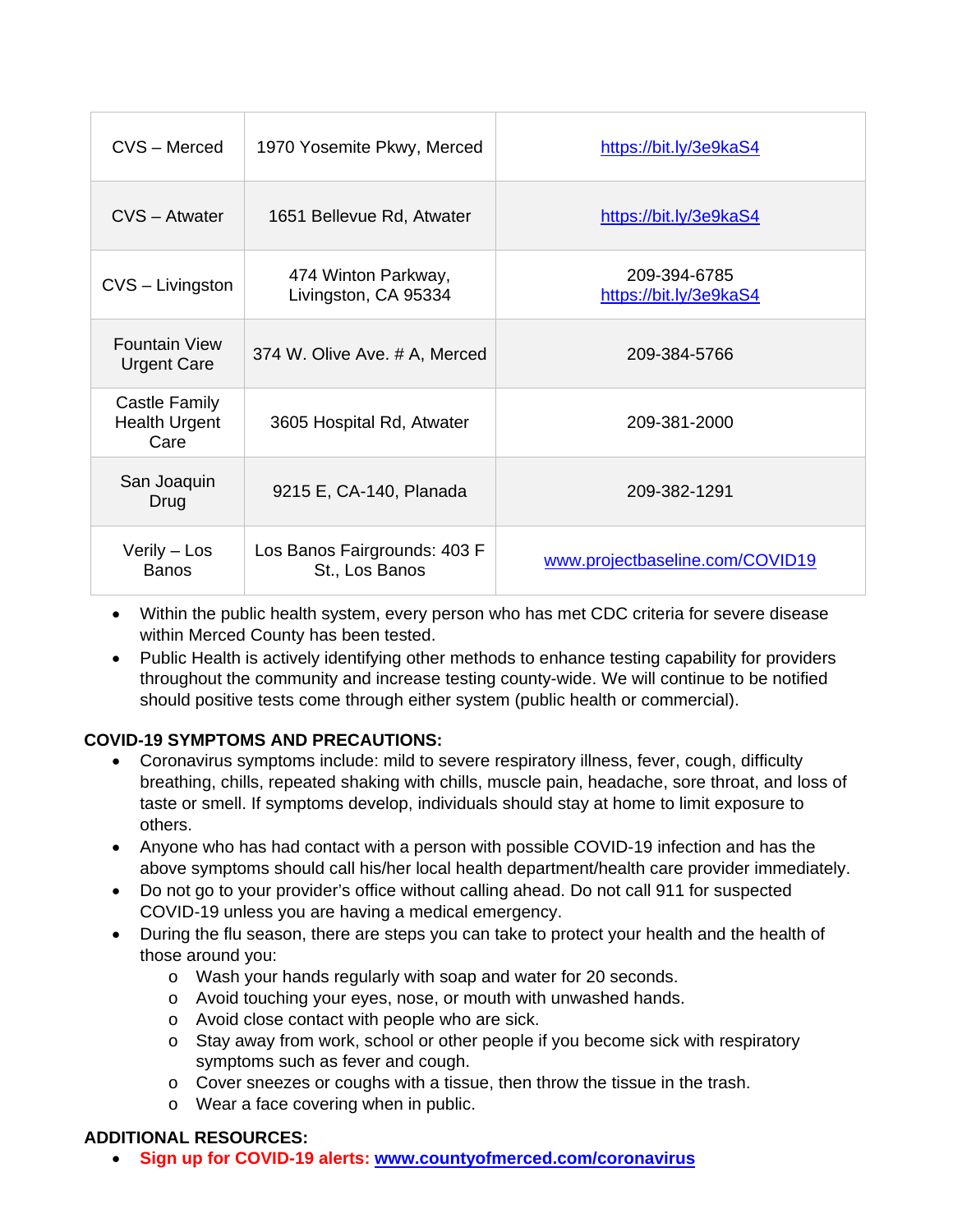- Merced County Public Health COVID-19 **Information Webpage**:
	- o www.countyofmerced.com/coronavirus
- Merced County Public Health **Information Line**:
	- o 209-381-1180 (English, Spanish, and Hmong. Live reps. available 8 a.m. to 5 p.m.)
- **Email** COVID-19-specific questions to Merced County Public Health:
	- o COVID19@countyofmerced.com.
- Updated **CDC Information**:
	- o https://www.cdc.gov/coronavirus/2019-ncov/whats-new-all.html
- CDC **Resources for Households**:
	- o https://www.cdc.gov/coronavirus/2019-ncov/community/home/index.html
- How to **talk to your kids** about the coronavirus:
	- o https://www.pbs.org/parents/thrive/how-to-talk-to-your-kids-about-coronavirus
- Guidance for **Businesses and Employers**:
	- o https://bit.ly/2IH2G2u
	- o www.covid19.ca.gov
	- Report **Price Gouging**:
		- o http://www.countyofmerced.com/3381/Price-Gouging
- Report **Consumer Fraud**:
	- o www.countyofmerced.com/2322/Consumer-Fraud
- Report **non-essential business activity** and large group gatherings that violate the Stay-at-Home Order:
	- o Hotline: 209-381-1100 (8 a.m. to 5 p.m. Monday-Friday)
	- o Email: COVIDcomplaint@countyofmerced.com
- **Free Virtual Care** options through Dignity Health for those with COVID-19 symptoms:
	- o Patients can receive a free Virtual Care Anywhere visit if they are experiencing
	- COVID-19 symptoms. Symptoms can include fever, cough, or shortness of breath. o To access a free virtual urgent care visit, visit
		- www.dignityhealth.org/virtualcareanywhere, download the Virtual Care Anywhere app in the Apple App Store or Google Play Store, or call 855-356-8053 and use the coupon code COVID19.
- **Get Help/Give Help**:
	- o www.gethelpgivehelpmerced.com
	- **Donations**—help community members impacted by COVID-19:
		- o www.countyofmerced.com/donations
- Exclusive **Shopping for Vulnerable Populations**:
	- o www.countyofmerced.com/3396/Exclusive-Shopping-for-Vulnerable-Popula
- Apply for **benefits** Individuals experiencing financial hardship may qualify for cash assistance through CalWORKs, food nutrition assistance through CalFresh, and medical assistance through MediCal:
	- o www.getcalfresh.org (CalFresh only)
	- o www.C4yourself.com (CalWORKs and MediCal)
	- o 1-855-421-6770
- **Unemployment Insurance** questions to local Merced County EDD Office:
	- o WSBModestoFieldOffice@edd.ca.gov
- Information regarding **tenant protections**:
	- o www.countyofmerced.com/3412/Real-Estate
- 24/7 **Warm Line for Youth** (emotional support):
	- o 209-381-6800 or 1-888-334-0163 (toll free)